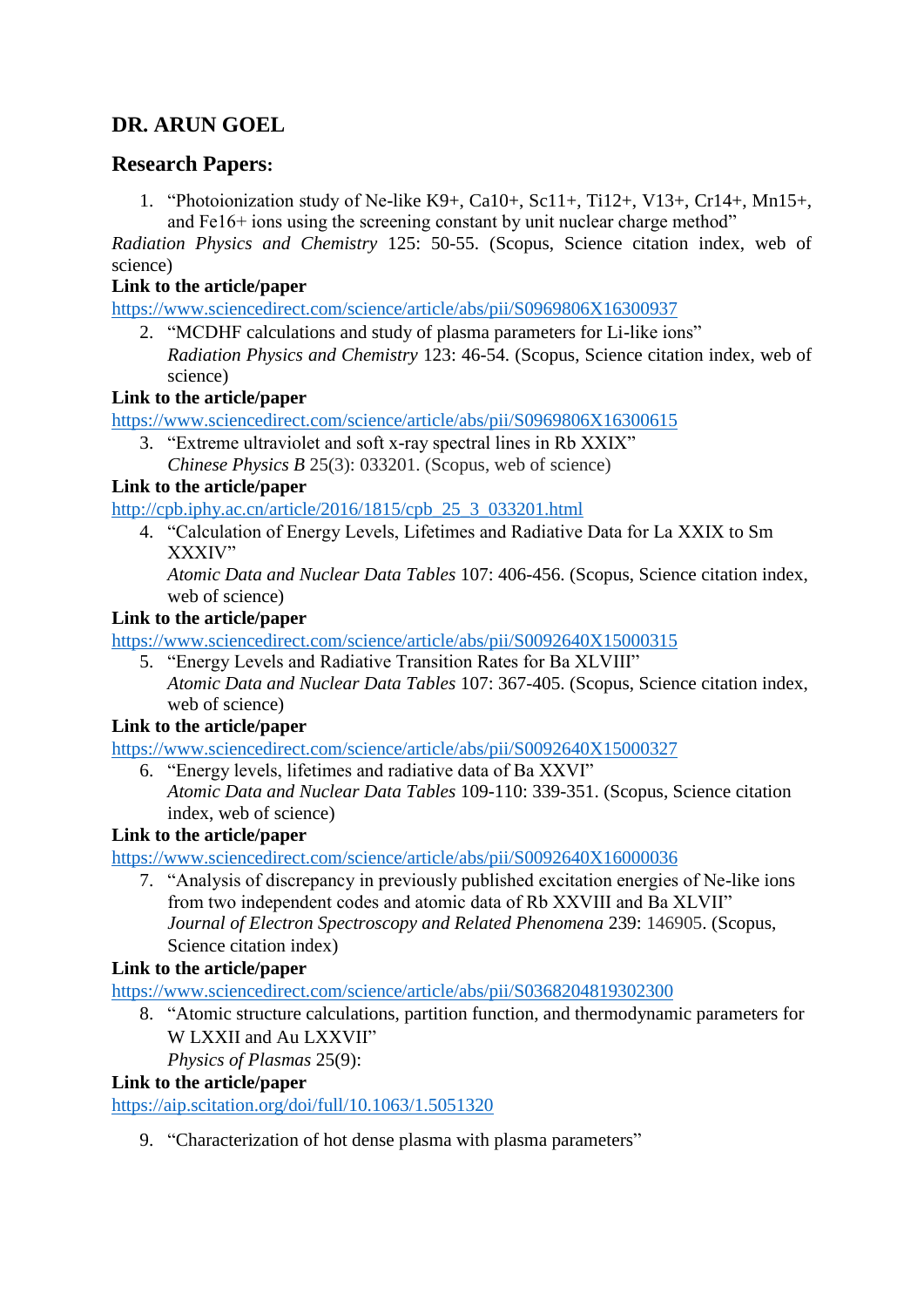*Radiation Physics and Chemistry* 146:105-114. (Scopus, Science citation index, web of science)

#### **Link to the article/paper**

<https://www.sciencedirect.com/science/article/abs/pii/S0969806X17310538>

10. "Spectroscopic study of EUV and SXR transitions of Cs XXV" *Canadian Journal of Physics* 96(88): 871-877. (Scopus, Science citation index)

#### **Link to the article/paper**

<https://cdnsciencepub.com/doi/full/10.1139/cjp-2017-0359>

11. "Determination of atomic properties in the oxygen isoelectronic sequence". *Results in Physics* 22. (Scopus, SCI index)

#### **Link to the article/paper**

<https://www.sciencedirect.com/science/article/pii/S2211379721001005>

12. "Effect of plasma environment on spectral and structural properties of H-like C, N and O ions".

*Journal of Electron Spectroscopy and Related Phenomena* 251. (Scopus, Science citation index)

#### **Link to the article/paper**

<https://www.sciencedirect.com/science/article/abs/pii/S036820482100061X>

13. "Partition function and thermodynamic quantities with atomic data of Ag XLIV". *Canadian Journal of Physics* 99(9): 820-831. (UGC care list Scopus, Science citation index)

#### **Link to the article/paper**

<https://cdnsciencepub.com/doi/full/10.1139/cjp-2020-0419>

14. "Photoionization of Cl-like Ni XII using relativistic R matrix close coupling method" *Canadian J. of Physics* 95(11): 1136-1141. (Scopus, Science citation index)

# **Link to the article/paper**

<https://cdnsciencepub.com/doi/full/10.1139/cjp-2017-0021>

15. "Study of Relativistic excitation energies and transition data of x-ray and EUV transitions in Belike ions"

*Journal of electron spectroscopy and Related phenomenon* 232: 53-72. (Scopus, Science citation index)

# **Link to the article/paper**

<https://www.sciencedirect.com/science/article/abs/pii/S0368204818302305?via%3Dihub>

16. "Atomic Structure Calculations and Study of Line Intensity Ratio for Kr XXIV" *Canadian Journal of Physics* 94(8): 712-723. (Scopus, Science citation index)

# **Link to the article/paper**

<https://cdnsciencepub.com/doi/abs/10.1139/cjp-2016-0167>

17. "Collisional Excitations of Fluorine Like Tungsten using relativistic data Atomic R-Matrix Method".

# *Journal of Atomic, Molecular, Condensate and Nano Physics* 2 (1): 1-14.

# **Link to the article/paper**

<https://www.rgnpublications.com/journals/index.php/jamcnp/article/view/269>

18. "Collisional Excitations of Fluorine Like Tungsten using relativistic data Atomic R-Matrix Method".

*Journal of Atomic, Molecular, Condensate and Nano Physics* 2 (1): 1-14.

# **Link to the article/paper**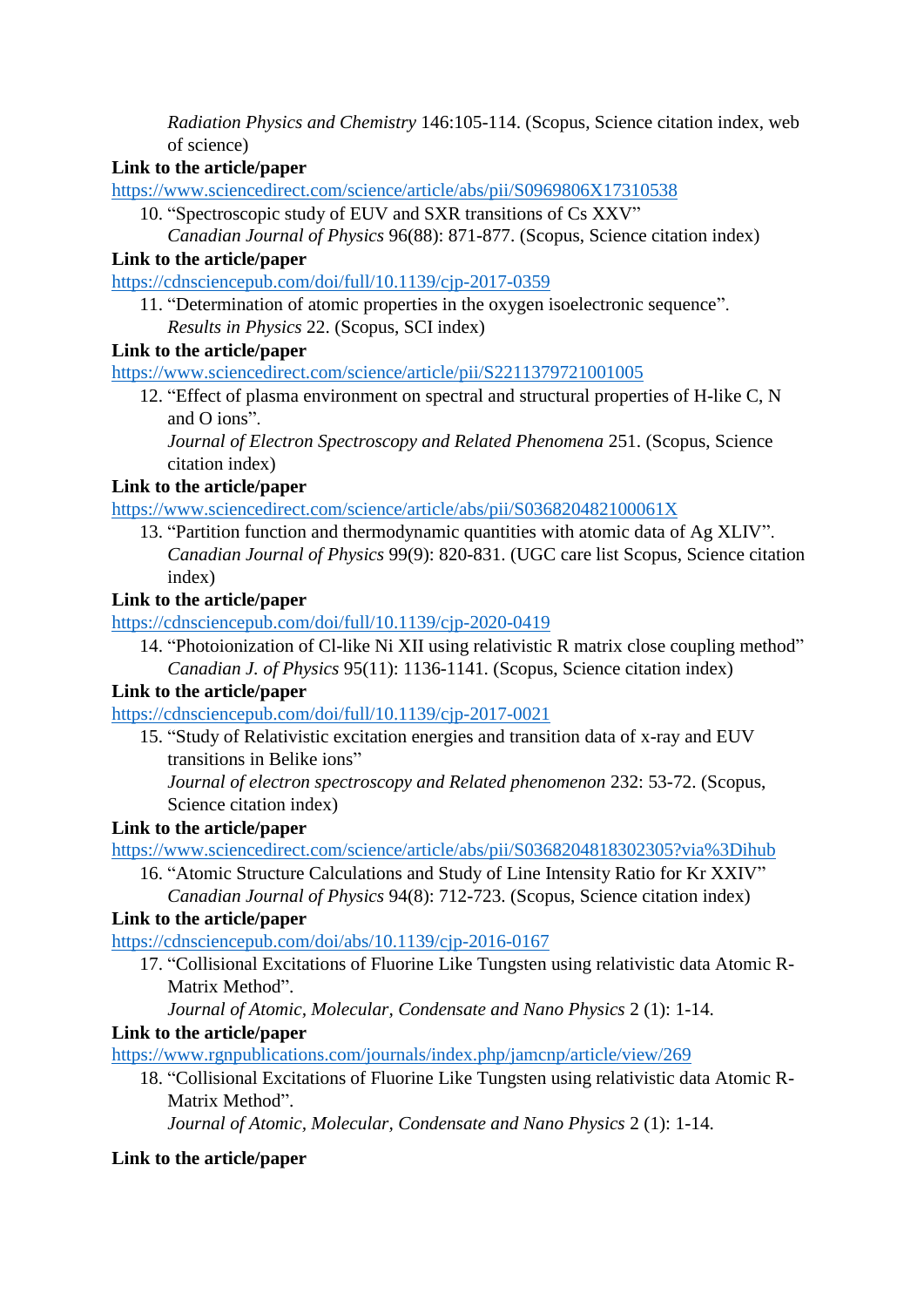https://www.rgnpublications.com/journals[/index.php/jamcnp/article/view/269](https://www.rgnpublications.com/journals/index.php/jamcnp/article/view/269)

19. "Energy Levels and Radiative Transition Rates for Ba XLVIII".

*Atomic Data and Nuclear Data Table* 107:367-405.

#### **Link to the article/paper**

<file:///C:/Users/AJIT%20BANSAL/Downloads/j.adt.2015.07.002.pdf>

20. "R-Matrix Calculations of Photoionization Cross Section of Ne-like Tungsten". *Canadian Journal of Physics* 93 (11): 1221-1226.

#### **Link to the article/paper**

<https://cdnsciencepub.com/doi/10.1139/cjp-2015-0093>

21. "Extended atomic structure calculations for energy levels and radiative data of Xe XLIII"

*journal of electron spectroscopy and related phenomena* 229: 94-99. (Scopus, Science citation index)

#### **Link to the article/paper**

<https://www.sciencedirect.com/science/article/abs/pii/S0368204818301907>

22. "Theoretical study of extreme ultraviolet and soft X-ray transitions of In XLVI and Sn XLVII with plasma parameters"

*journal of electron spectroscopy and related phenomena* 227: 23-30. (Scopus, Science citation index)

#### **Link to the article/paper**

<https://www.sciencedirect.com/science/article/abs/pii/S0368204818300951>

23. "Analysis of configuration interaction and convergence with energy levels and radiative data in W XXXIX".

*journal of electron spectroscopy and related phenomena* 234: 47-56. (Scopus, Science citation index)

#### **Link to the article/paper**

<https://www.sciencedirect.com/science/article/abs/pii/S0368204818302123>

24. "Energy levels, transition data and collisional excitation cross-section of Sn3+ and  $Sn4+ ions''$ 

*Journal of Electron Spectroscopy and Related Phenomena* 244. (Scopus, Science citation index)

# **Link to the article/paper**

<https://www.sciencedirect.com/science/article/abs/pii/S0368204820300505>

25. "Excitation energies, transition data of SXR, HXR, EUV and far-UV spectral lines with partition function, thermodynamic parameters and level population for W LXVII and W XLIX"

*Journal of Electron Spectroscopy and Related Phenomena* 246. 147009 (Scopus, Science citation index)

# **Link to the article/paper**

<https://www.sciencedirect.com/science/article/abs/pii/S0368204820300773>

26. "Strongly coupled plasma effect on excitation energies of O-like ions and photoionization of F-like ions"

*Indian Journal of Physics* (Scopus, SCI, UGC care list)

#### **Link to the article/paper**

<https://link.springer.com/article/10.1007/s12648-021-02106-0>

27. "Collision strength and effective collision strength for Ba XLVIII" *Canadian journal of Physics* 95(2): 65.

# **Link to the article/paper**